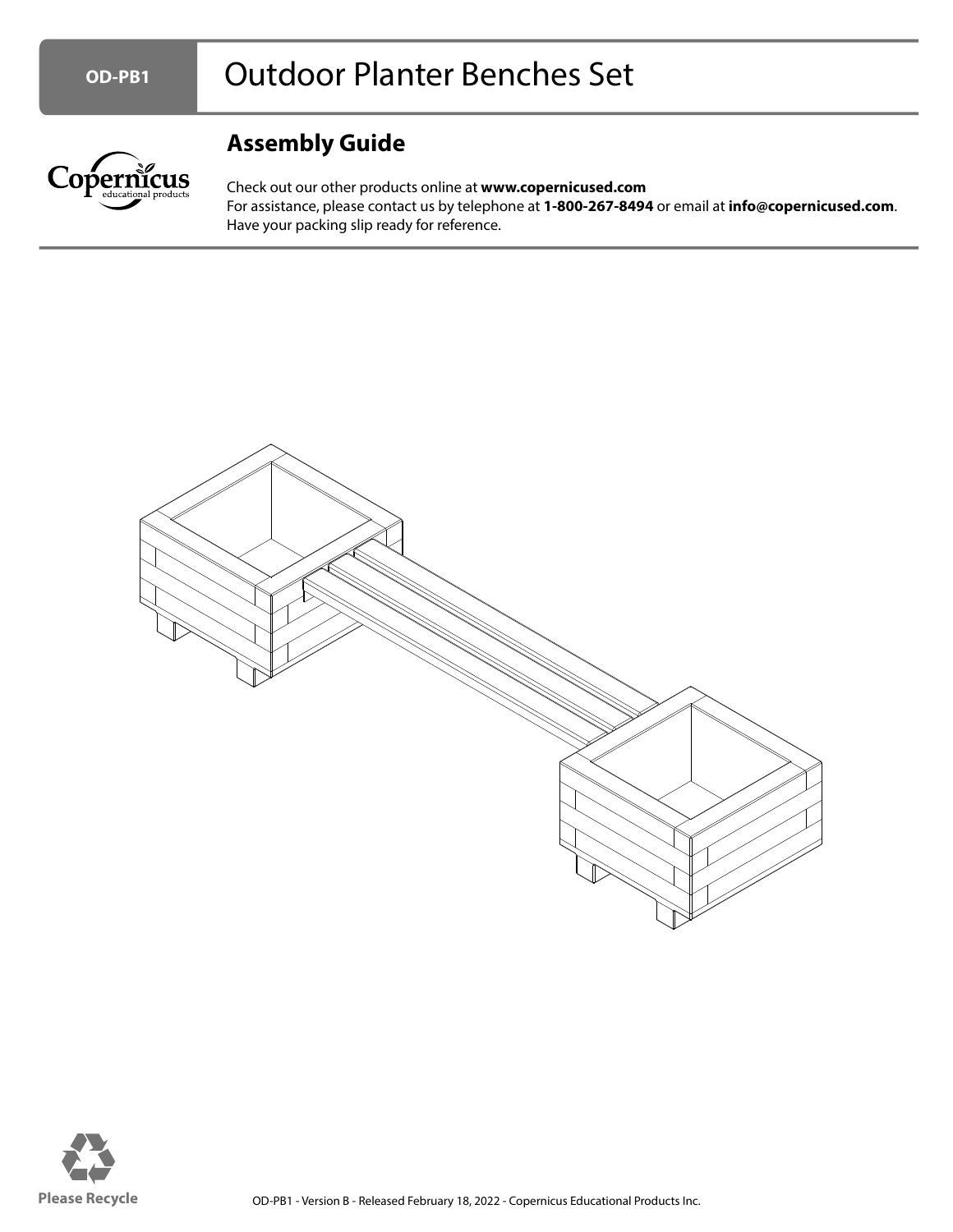## Customer Service & Warranty Information

#### Dear Educator,

Thank you for purchasing the Outdoor Planter Bench Set. We hope it meets your expectations and you and your students enjoy using it at your school.

Every day we see and hear stories of teachers going above and beyond to help students thrive. Thank you so much for all you do – you are awesome, and you make a difference.

Thank you for inspiring us.

If you have any questions, concerns or ideas on how we can improve please let us know by contacting our Customer Solutions Ninjas at 1-800-267-8494 or info@copernicused.com.

Happy teaching,

Kaylyn Belcourt, President kaylyn@copernicused.com

Belcom

**For missing parts and other issues regarding your product:** Please contact Customer Service, where we will be happy to help. Telephone: 1-800-267-8494, Monday - Friday 8:00am - 4:30 pm EST

We do not inherit the earth from our ancestors, we borrow it from our children.

true learning.

Change is the end result of all

What you leave behind is not what is engraved in stone monuments, but what is woven into the lives of others.

Education is the most powerful weapon which you can use to change the world.

- NATIVE AMERICAN PROVERB

Email: info@copernicused.com

- LEO BUSCAGLIA

- PERICLES

- NELSON MANDELA

**Need Support? Have a Question?**



**Check out some of our other great products!**



Email Customer Service www.copernicused.com



#### **Register your Product**

Registering your warranty ensures we have all the information we need to make any future warranty claims quick and easy. Please visit www.copernicused.com/warranty and complete the form within 10 business days from product assembly. By registering your product, you will be entered into a draw to win Copernicus product.

#### **Make a Warranty Claim**

We offer a Lifetime Warranty on almost everything we make. Please call 1-800-267-8494 or email info@copernicused.com to start your warranty claim. Proof of purchase will be required upon warranty claim (i.e. copy of invoice).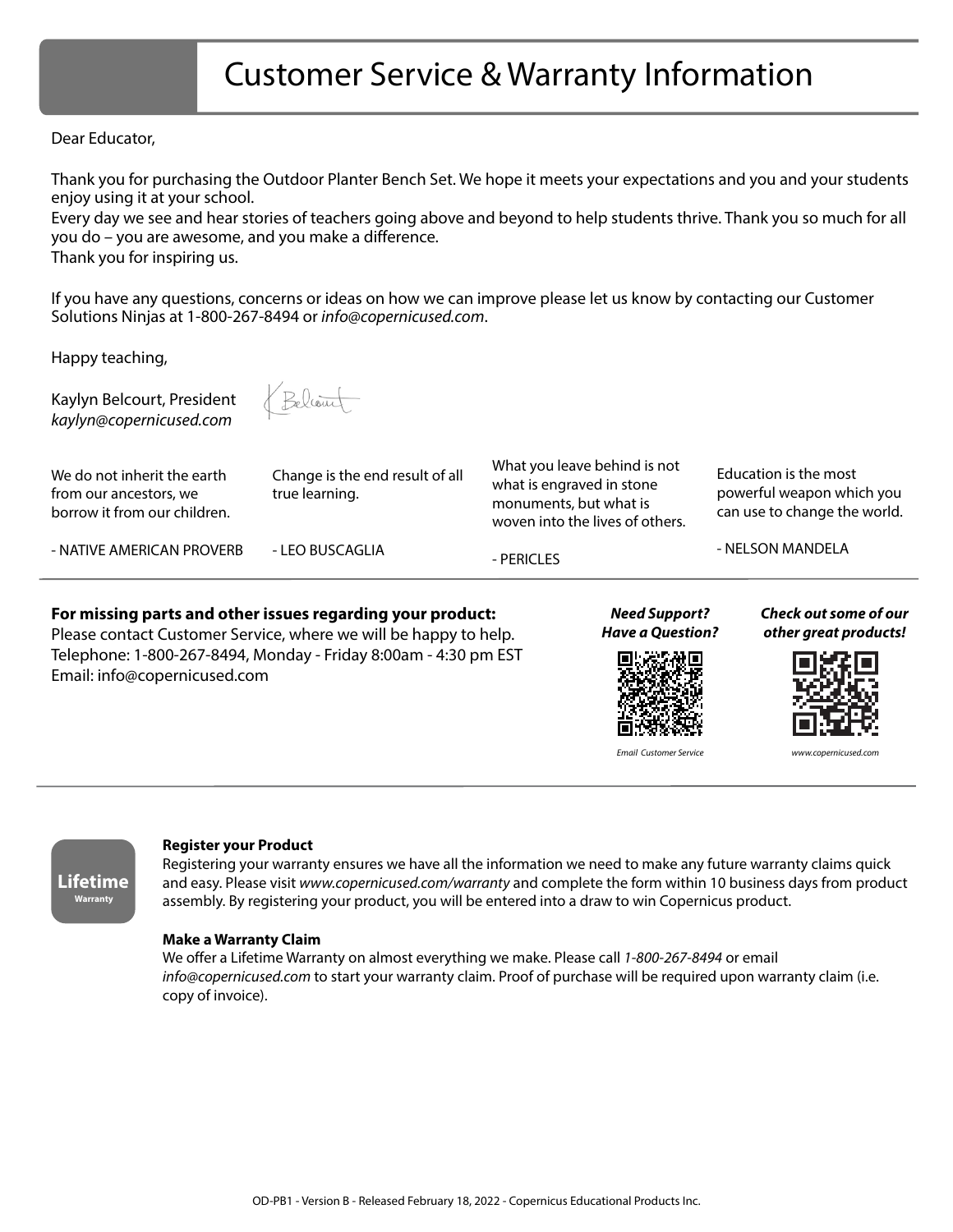# Tips for Assembly

#### **Before You Begin:**

- Lay out and identify all of the included parts.
- The hardware has been packed according together in one bag.
- Read the assembly guide over once to familiarize yourself with them.

#### **As You Assemble the Unit:**

- Follow the steps in sequence.
- Before beginning each step, find the part(s) that you need for that step. The title of each step states what you will be doing. Review the text and
- the pictures as you build the unit.

### **Watch for These Helpful Symbols:**



For safety, please have assistanace when working on steps displaying this symbol.



The symbol denotes a step needing extra attention to ensure it is done correctly.



# Important Information! Warning!

Please read the warnings below for important safety information regarding your product. Failure to read these warnings or to follow the instructions below could result in personal injury or damage to your product that could void your warranty.



In its unassembled state, this product contains parts that can be hazardous to small children. This product should be assembled by an adult. **Small Parts**

# Parts

## **Before beginning, you should have:**

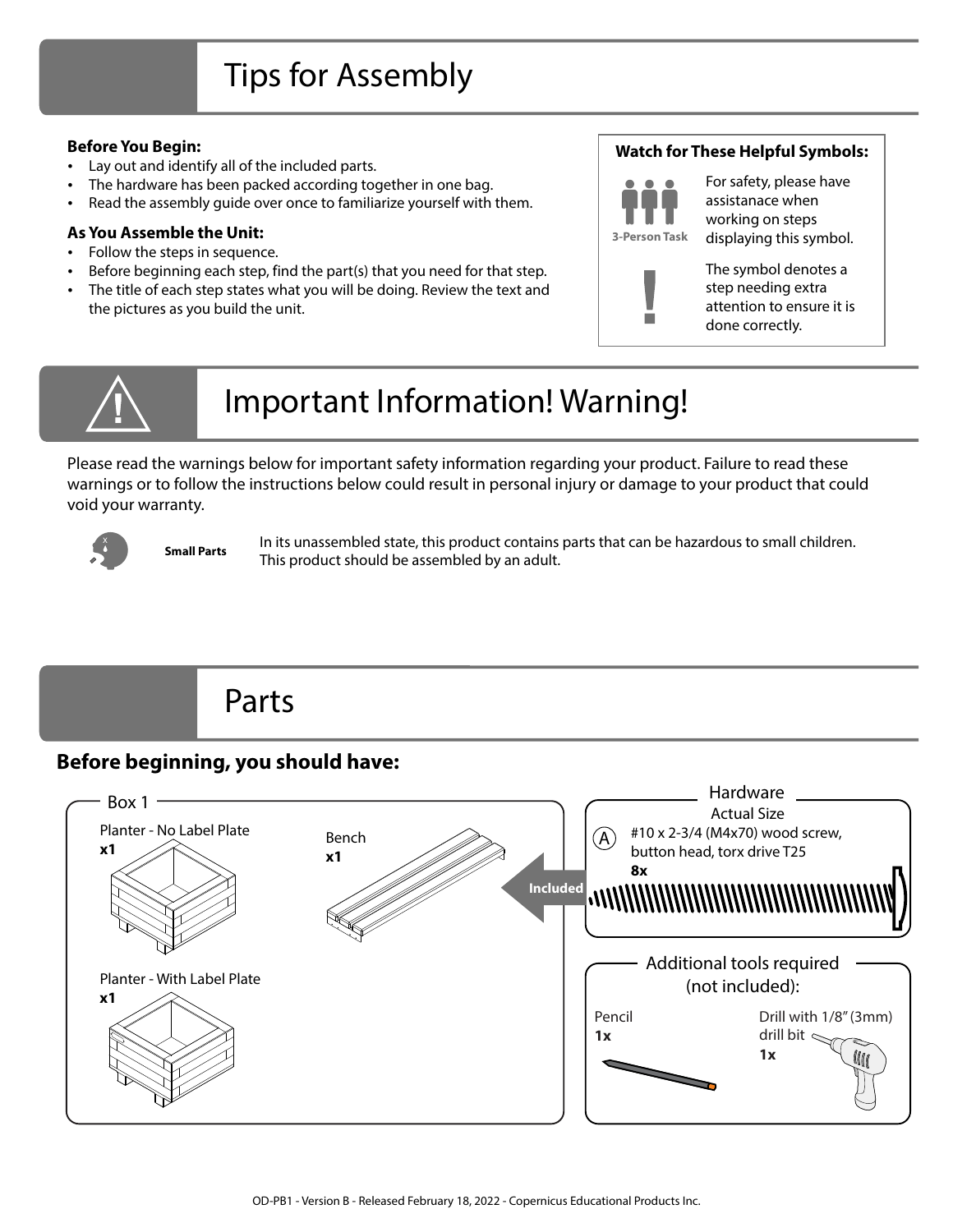

### **FASTEN BENCH COMPONENTS TOGETHER**

### **1 Flip all parts upside down**

**USE A FLAT SURFACE**



### **2 Align parts before fastening together**